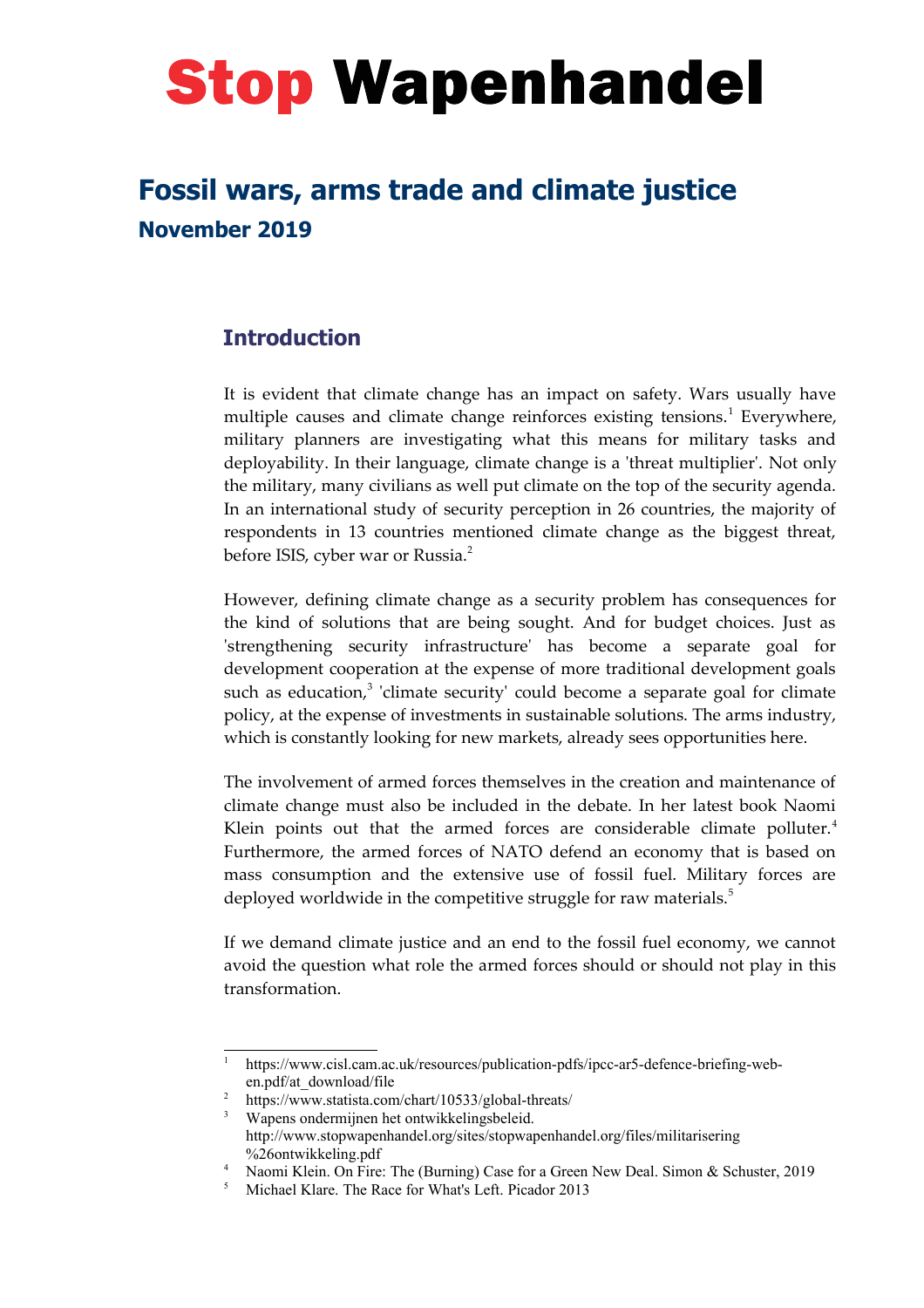#### **Raw materials and 'strategic commons'**

One of the major tasks of Western armed forces is to secure the supply of raw materials for our economies, in particular fossil fuel. For this reason the Netherlands and other NATO countries have armed forces that can operate globally, with heavy weapon systems for deployment far beyond national borders. In almost all recent major wars, access to raw materials, especially fossil fuels, played a major role. As Von Clausewitz said in a famous quote: war is politics by other means. Under the dominating free market consumption economy, military deployment often is free market policy by other means.

#### *Strategic commons*

"The protection of the lines of communication that guarantee our safety and generate prosperity and flow security is an important part of the strategy." writes the Dutch government in its Integrated Foreign and Security Strategy 2018-2022.<sup>[6](#page-1-0)</sup> To defend Dutch economic interests, according to the Constitution: "For the defence and protection of the interests of the Kingdom", the armed forces must be able to act worldwide, be "expeditionary". With weapon systems that can be deployed over great distances in full spectrum conflict, such as submarines and F-35 combat aircraft. It is precisely these weapons systems that are particularly lucrative for the arms industry; for example, the F-35 is the most expensive weapon system ever, and  $\epsilon$  4 billion has already been reserved for new submarine capacity in the Netherlands.<sup>[7](#page-1-1)</sup>

Dominating the 'strategic commons', the free passage routes at sea, does not only guarantee own access to raw materials but also gives the possibility to deny this to competitors. The United States may have lost its world hegemony in economic terms to China, in military terms it is still superior. China has to import 90% of all its oil which makes it vulnerable. In its Strategic Concept 2010, NATO calls on member states to "develop capacity to contribute to energy security, including the protection of critical energy infrastructure and transit areas and lines (...)"[8](#page-1-2)

#### **Fossil wars**

The Middle East in particular is paying a high price for the struggle for control over fossil fuel. The official reason for the military invasion of Iraq by the US and allies in 2003 was the - later proven false - claim by US intelligence services that Iraq possessed weapons of mass destruction. Dutch politics and public opinion also largely followed this story.<sup>[9](#page-1-3)</sup> While the arms industry and private military companies profited considerably from this war, the Iraqis paid a high price. At least 183,030 civilians were killed in the violence since the

<span id="page-1-0"></span>Wereldwijd voor een veilig Nederland https://www.rijksoverheid.nl/binaries/rijksoverheid/documenten/rapporten/2018/03/1 9/notitie-geintegreerde-buitenland--en-veiligheidsstrategie-gbvs/Notitie+GBVS.PDF

<span id="page-1-1"></span><sup>7</sup> http://www.stopwapenhandel.org/node/2130

<span id="page-1-2"></span><sup>8</sup> NATO's role in energy security 14 Sep. 2018 https://www.nato.int/cps/en/natohq/topics\_49208.htm

<span id="page-1-3"></span><sup>9</sup> https://www.vn.nl/leugens-over-leugens/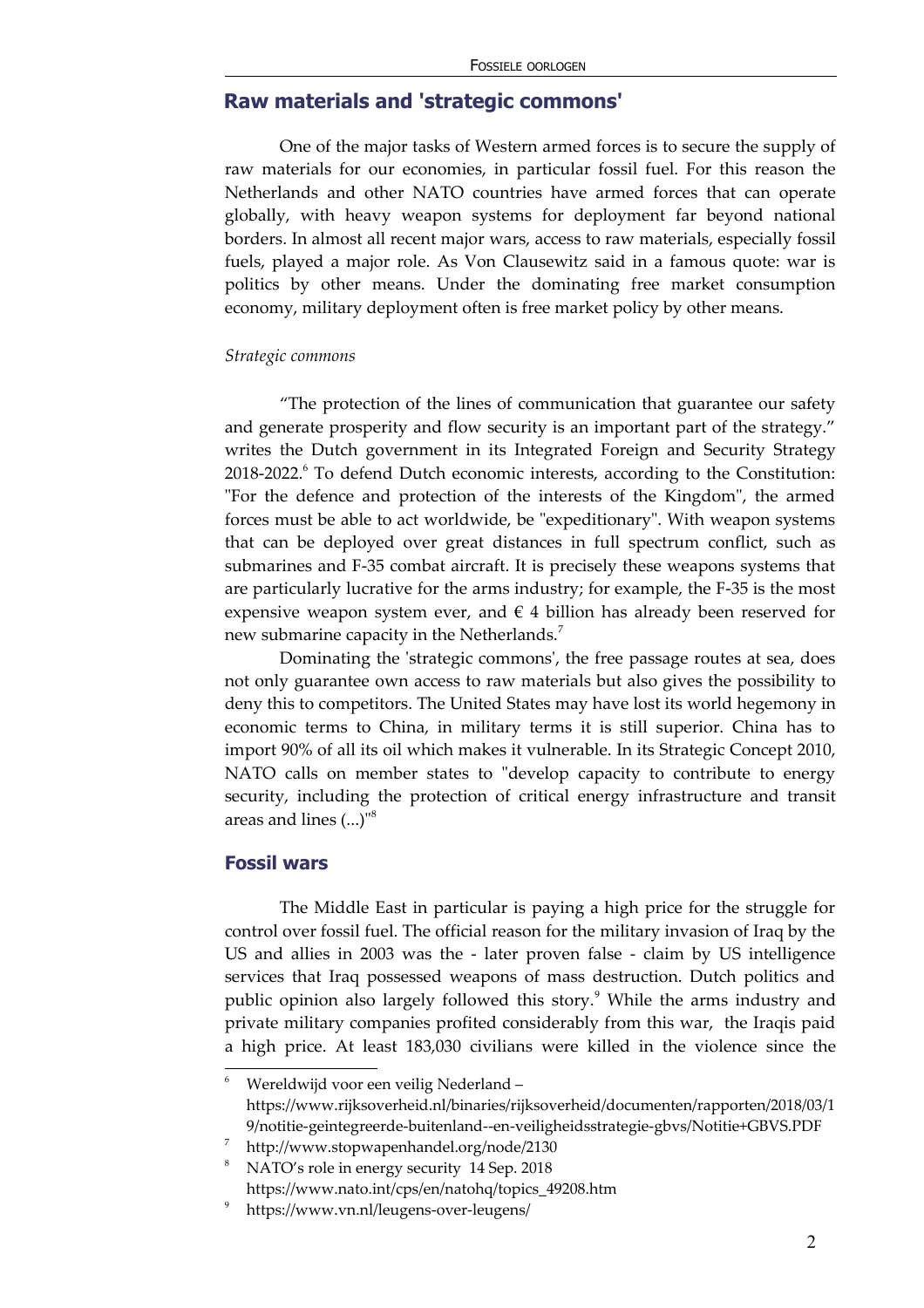#### FOSSIELE OORLOGEN

overthrow of the Saddam Hussein regime, which was in the 1980s considered a Western ally and received Western weapons.<sup>[10](#page-2-0)</sup> In 2004, then US Vice President Dick Cheney said: "Oil is unique because it is so strategic. We are not talking about soap powder or fasion here. Energy is really fundamental to the global economy. The Gulf War was a reflection of that reality. "Iraq has one of the largest oil reserves in the world. $^{11}$  $^{11}$  $^{11}$ 

#### *Yemen*

Control over raw materials also plays a major role in other conflicts in the region. Yemen, for example, is strategically located at the Red Sea, where important global shipping routes run. The Yemen war is a domestic conflict between different populations and a regional conflict between Iran and Saudi Arabia, but it is also about the control of Western countries over the supply routes of raw materials. The West would like to see a friendly government here, and not a government that might be sympathetic to Iran. That is why the warring coalition, led by Saudi Arabia and the UAE, can continue to buy Western weapons on a large scale. The Saudi Air Force received help from the US Army in their bombing flights.<sup>[12](#page-2-2)</sup> The conflict with Iran is also about controlling oil.

#### *Competitive shale oil*

In the meantime, the US is stepping into the energy market itself. Immediately after taking office, President Trump denounced all environmental protection laws that restricted the extraction of fossil fuels.<sup>[13](#page-2-3)</sup> Not surprising, as the US energy sector is a major sponsor of the Republican party.<sup>[14](#page-2-4)</sup> The US government has been putting pressure on the EU, including during NATO meetings, to import more American LNG gas extracted from shale, and to stop the import of Russian gas.<sup>[15](#page-2-5)</sup> That is causing discord in Europe. Eastern member states in particular fear the Russian power to cut off energy supplies. Russia showed itself capable to do so during the war in the Ukraine. But not everyone in the EU is happy with the environmentally unfriendly and expensive American  $LNG$ <sup>[16](#page-2-6)</sup> In the meantime, Germany is investing with the Russian Gazprom and among others Shell in the North Stream 2 pipeline for gas import from Russia. The most important factor, namely that fossil fuel must be phased out anyway and that the investments must go to sustainable sources, does not even play a marginal role in the discussion. Strategic and economic interests are mixed up dangerously here: the US has no interest in improving the relationship between the EU and Russia if it wants to sell its LNG.

<span id="page-2-0"></span><sup>10</sup> https://www.iraqbodycount.org/

<span id="page-2-1"></span><sup>&</sup>lt;sup>11</sup> <https://www.brookings.edu/research/how-much-oil-does-iraq-have/><br><sup>12</sup> https://www.independent.co.uk/news/world/omericas/yemen.wer.us.stop.in

<span id="page-2-2"></span><sup>12</sup> https://www.independent.co.uk/news/world/americas/yemen-war-us-stop-inflight-refuellingsaudi-coalition-jets-conflict-a8627701.html

<span id="page-2-3"></span><sup>&</sup>lt;sup>13</sup> http://www.tomdispatch.com/blog/176384/tomgram%3A michael klare [%2C\\_militarizing\\_america%27s\\_energy\\_policy](http://www.tomdispatch.com/blog/176384/tomgram%3A_michael_klare%2C_militarizing_america)

<span id="page-2-4"></span><sup>&</sup>lt;sup>14</sup> https://www.opensecrets.org/industries/indus.php?cycle=2018&ind=E

<span id="page-2-5"></span><sup>15</sup> https://euranetplus-inside.eu/us-lng-imports-in-eu-markets-will-decide/

<span id="page-2-6"></span><sup>16</sup> http://www.foeeurope.org/search/foee/LNG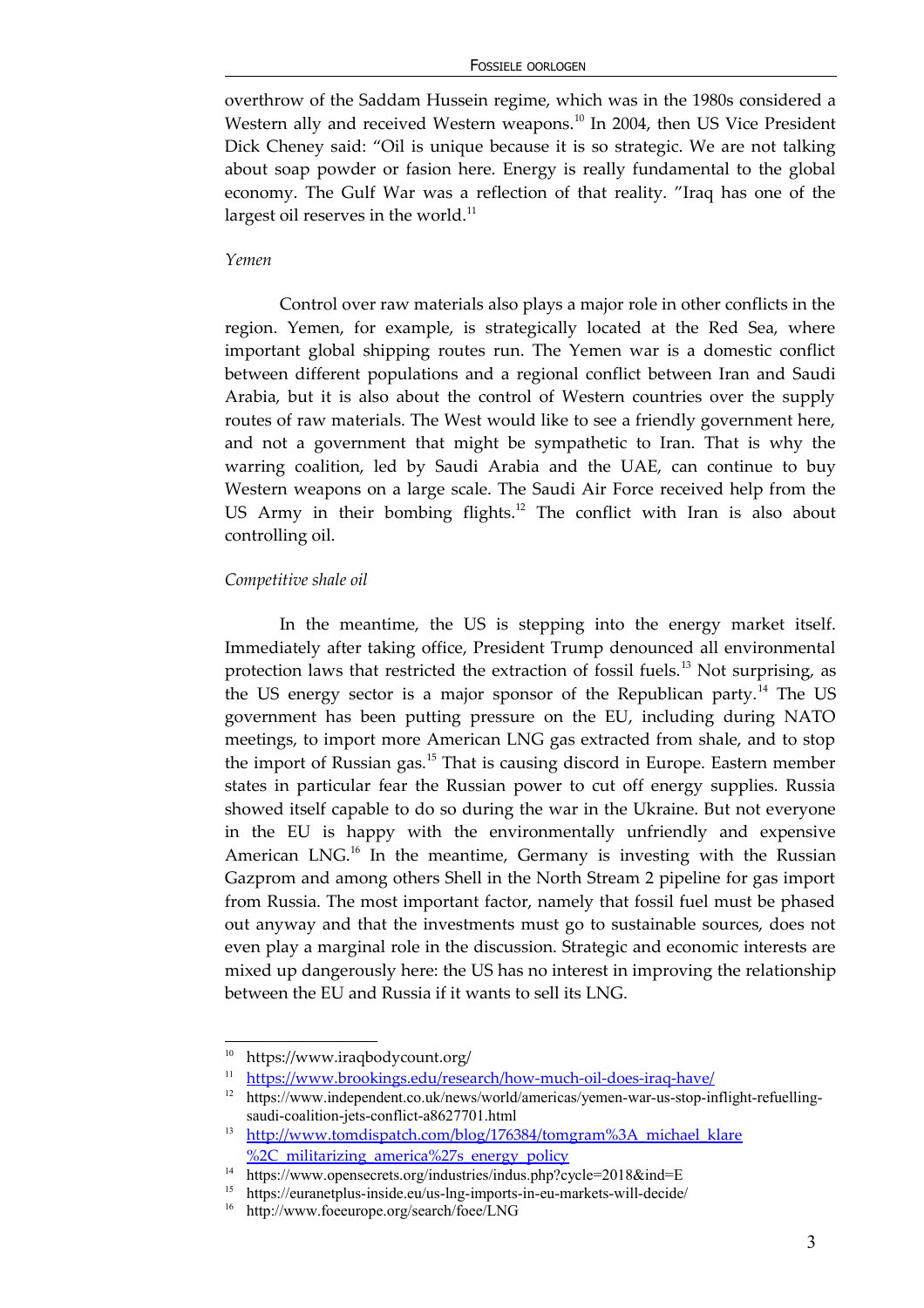A switch to renewable energy sources will have major consequences for the balance of power in the world. Countries such as Russia or Saudi Arabia, whose economies are largely based on fuel sales, will have to adjust very quickly or seriously destabilize. By bringing oil company ARAMCO to the stock marked Saudi prince Salman is said to raise funds for this economy shift. The UAE wants to invest in arms industry capacity as a new economic sector.<sup>[17](#page-3-0)</sup> Russia however is not very active in investing in other that fuel extraction sectors.

Conflict areas might shift to countries with raw materials needed for sustainable energy production such as lithium.

#### **Weapons for petrodollars**

The large sums of money that western countries spend on fossil fuel imports are partly returning by the export of weapons. The Middle East is the largest customer of the European arms industry, despite European arms export rules<sup>[18](#page-3-1)</sup> that are intended to prevent weapons from ending up in conflict regions, with dictators or with human rights abusers. The Gulf states Qatar, Bahrain, UAE, Oman, Saudi Arabia and Kuwait together spent \$ 4.05 billion on defence in  $2018<sup>19</sup>$  $2018<sup>19</sup>$  $2018<sup>19</sup>$  So far they barely have their own arms industry so almost everything has to be imported. In particular, exports to Saudi Arabia and the UAE are denounced by peace and human rights groups because of the war in Yemen.<sup>[20](#page-3-3)</sup>

Nevertheless, only a few countries (including the Netherlands and Germany)<sup>[21](#page-3-4)</sup> are restricting their exports to the Gulf. Arms deliveries give European countries influence in the region. With the purchase of weapons, countries are bound to the supplier for a long time, because an arms deal requires a long-term contract for maintenance and spare parts. Arms exports make Gulf States dependent on the supplying country for 15 to 25 years. In addition to political advantage and proceeds from sales, there is another financial advantage with this large-scale arms export. More export leads to more sales, and therefore lower production costs for the European arms industry. In this way, European countries can purchase their own weapons cheaper - arms exports save directly on the national defence budget. There are major interests in maintaining the cycle between weapons and oil

#### **Climate migrants and military deployment**

Almost all military planners agree that an increase of migration is the biggest security risk caused by climate change. Entire areas will become unliveable and millions of people, especially from poorer parts of the world, will have to look for a new place to live.<sup>[22](#page-3-5)</sup> Many of these climate refugees migrate within their own country, others will look for opportunities abroad. Europe does

<span id="page-3-0"></span><sup>17</sup> https://www.haaretz.com/middle-east-news/united-arab-emirates-ramps-up-weapons-abilities-1.8200202

<span id="page-3-1"></span><sup>18</sup> https://eur-lex.europa.eu/LexUriServ/LexUriServ.do?uri=OJ:L:2008:335:0099:0103:nl:PDF

<span id="page-3-2"></span><sup>19</sup> https://www.aljazeera.com/news/2018/04/gulf-cooperation-council-arms-race-sells-180412125953374.html

<span id="page-3-3"></span> $^{20}$ https://www.nytimes.com/2018/08/28/world/middleeast/un-yemen-war-crimes.html

<span id="page-3-4"></span><sup>21</sup> https://yemen.armstradewatch.eu/

<span id="page-3-5"></span><sup>&</sup>lt;sup>22</sup> https://news.nationalgeographic.com/2017/08/south-asia-heat-waves-temperature-rise-globalwarming-climate-change/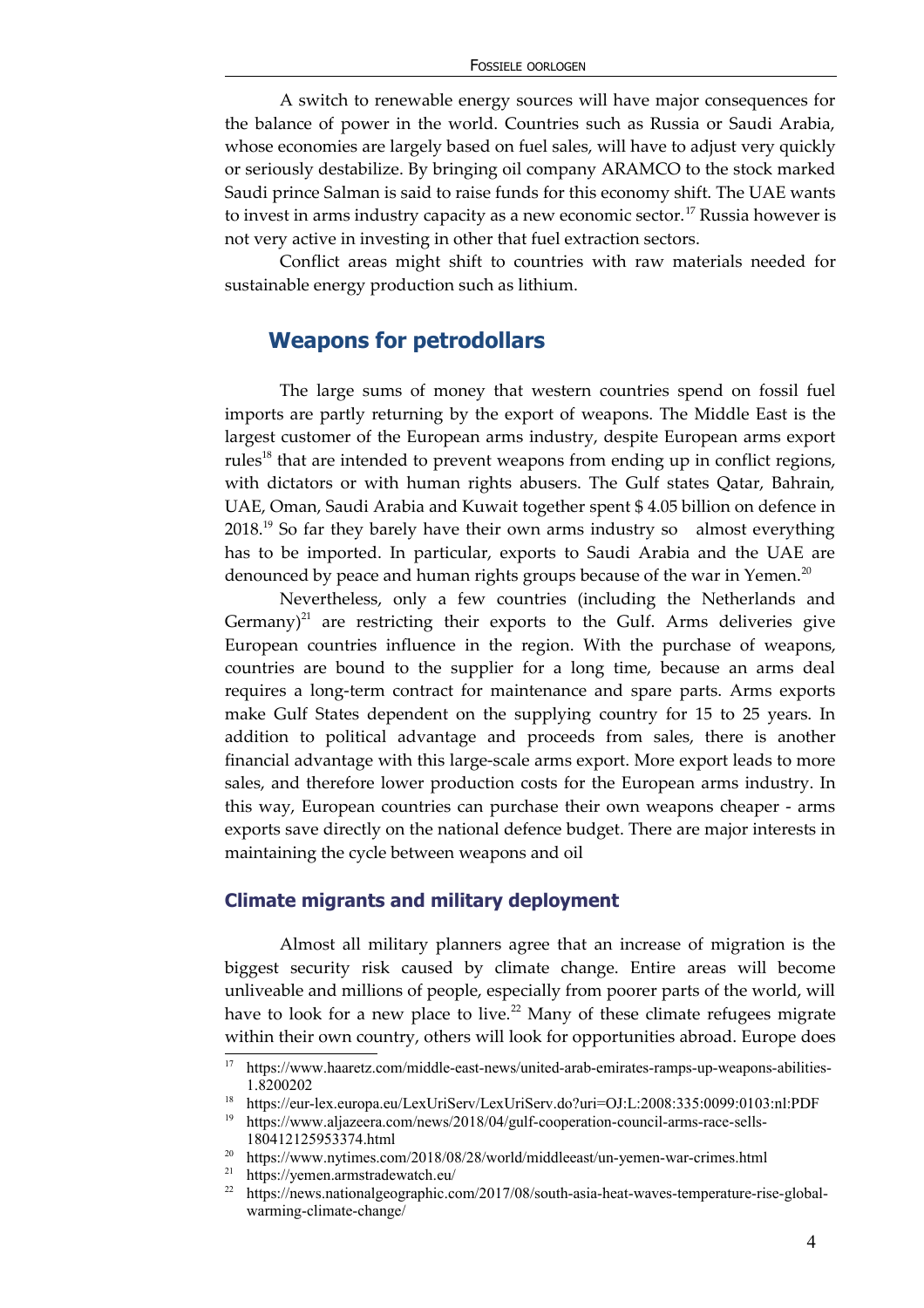#### FOSSIELE OORLOGEN

not want to admit 'economic migrants' although already many of them are at least partly climate refugees. The European Parliament, among others, has been trying to establish a definition of 'climate refugee'. But that is not easy, because climate is just one of the several factors causing migration which can hardly be isolated from other factors.<sup>[23](#page-4-0)</sup> Research models however do show a relationship between climate change, conflicts and migration. $^{24}$  $^{24}$  $^{24}$ 

#### *Anti-migration measures*

The rich countries, which have contributed the most to climate change, are trying to stop migrants crossing their borders, with a policy of walls and surveillance technology. The wall that Trump wants to build on the southern border of the US is an extreme example of this; the arrival of migrants from Latin America is partly driven by food insecurity due to climate change.<sup>[25](#page-4-2)</sup> Europe is also investing heavily in closing borders. The European market for border surveillance technology, which is mainly served by arms companies such as Airbus, Leonardo, Safran and Thales, is currently growing at around 8% per year.<sup>[26](#page-4-3)</sup> The budget of European border surveillance agency Frontex increased from  $\epsilon$  143 million in 2015 to  $\epsilon$  322 million in 2020. There are also European military operations for border control, sometimes in cooperation with NATO. The Netherlands supplies Frontex with naval vessels, coast guard aircraft and military police and, among other things, trains the Libyan coast guard to intercept and return migrants who are detained in Libya under inhumane conditions.<sup>[27](#page-4-4)</sup>

Stopping migrants does not only take place at the EU's external borders. Migrants are stopped even before they reach a European border. Niger, for example, an important transit country for African migrants and the second poorest country in the world, receives  $\epsilon$  10 million from the Netherlands and Germany for setting up special border guard units.<sup>[28](#page-4-5)</sup> Not only are border posts set up on through roads, oases are also guarded. There are no ways around these border controls. People who try nevertheless are caught or do not survive; at present there are more migrants dying in the desert than drowning in the Mediterranean, these victims remain invisible.<sup>[29](#page-4-6)</sup> As a reward for stopping migrants, Niger will receive 100 million euros from the Dutch development budget for poverty reduction, education and drinking water. $30$ 

<span id="page-4-0"></span><sup>23</sup>  [http://www.europarl.europa.eu/RegData/etudes/BRIE/2018/621893/EPRS\\_BRI\(2018\)6](http://www.europarl.europa.eu/RegData/etudes/BRIE/2018/621893/EPRS_BRI(2018)621893_EN.pdf) 21893 EN.pdf

<span id="page-4-1"></span><sup>&</sup>lt;sup>24</sup> [https://www.eurekalert.org/pub\\_releases/2019-01/iifa-nse012219.php](https://www.eurekalert.org/pub_releases/2019-01/iifa-nse012219.php)

<span id="page-4-2"></span><sup>&</sup>lt;sup>25</sup> https://www.theguardian.com/world/2018/oct/30/migrant-caravan-causes-climate-changecentral-america

<span id="page-4-3"></span><sup>&</sup>lt;sup>26</sup> <http://www.stopwapenhandel.org/borderwars2>

<span id="page-4-4"></span><sup>27</sup> [https://www.amnesty.nl/actueel/weer-meer-mensen-door-libische-kustwacht](https://www.amnesty.nl/actueel/weer-meer-mensen-door-libische-kustwacht-teruggestuurd-naar-onmenselijke-detentiecentra)  [teruggestuurd-naar-onmenselijke-detentiecentra](https://www.amnesty.nl/actueel/weer-meer-mensen-door-libische-kustwacht-teruggestuurd-naar-onmenselijke-detentiecentra)

<span id="page-4-5"></span><sup>&</sup>lt;sup>28</sup> [https://www.thelocal.de/20181101/germany-netherlands-back-niger-border-force-to](https://www.thelocal.de/20181101/germany-netherlands-back-niger-border-force-to-counter-migration)[counter-migration](https://www.thelocal.de/20181101/germany-netherlands-back-niger-border-force-to-counter-migration)

<span id="page-4-6"></span><sup>&</sup>lt;sup>29</sup> [http://www.stopwapenhandel.org/sites/stopwapenhandel.org/files/Expanding-the](http://www.stopwapenhandel.org/sites/stopwapenhandel.org/files/Expanding-the-fortress-webMay14.pdf)[fortress-webMay14.pdf](http://www.stopwapenhandel.org/sites/stopwapenhandel.org/files/Expanding-the-fortress-webMay14.pdf)

<span id="page-4-7"></span><sup>30</sup> [https://www.rijksoverheid.nl/actueel/nieuws/2019/02/13/minister-kaag-meer](https://www.rijksoverheid.nl/actueel/nieuws/2019/02/13/minister-kaag-meer-investeren-in-ontwikkeling-van-niger)  [investeren-in-ontwikkeling-van-niger](https://www.rijksoverheid.nl/actueel/nieuws/2019/02/13/minister-kaag-meer-investeren-in-ontwikkeling-van-niger)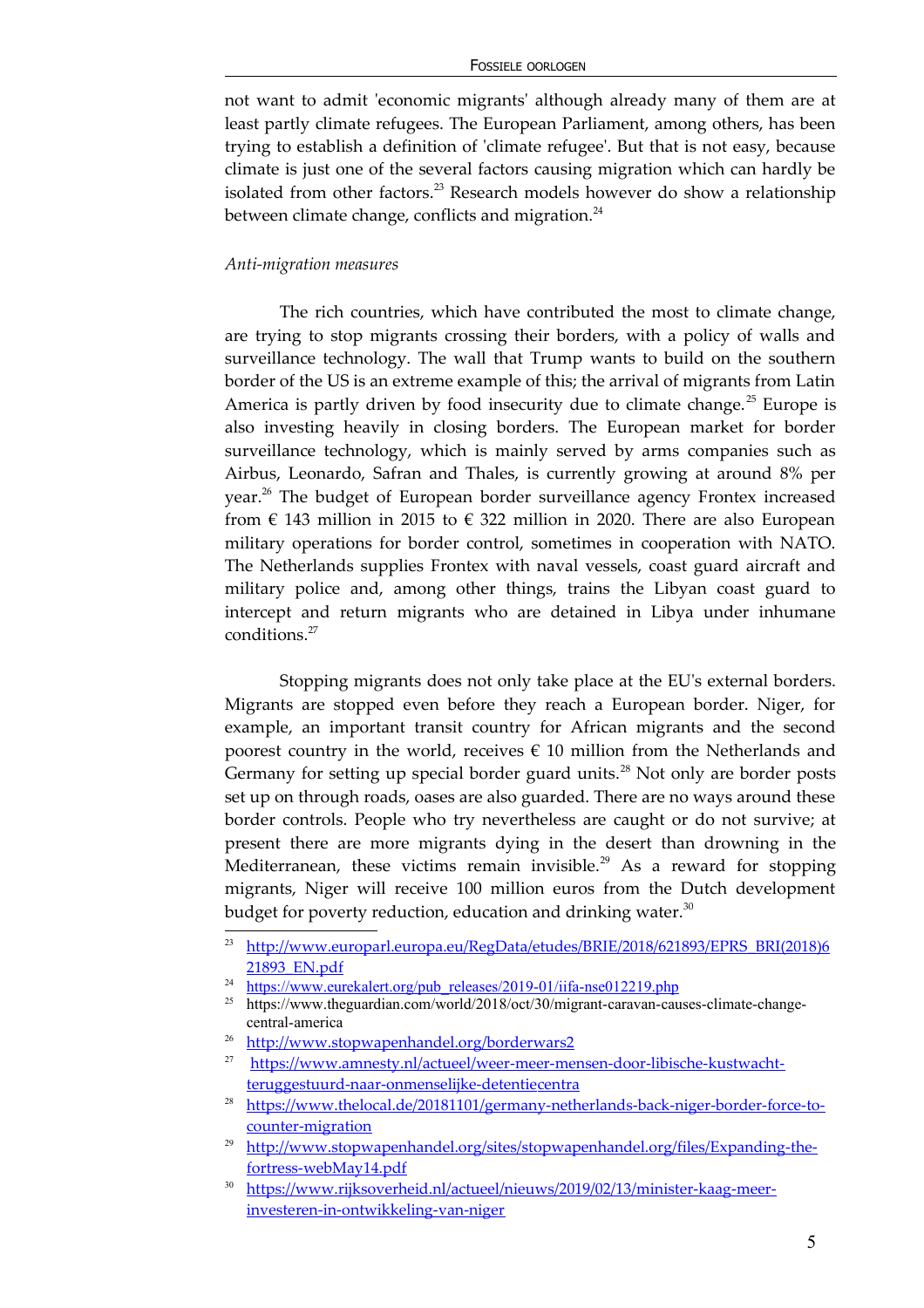#### **Climate conflicts between rich and poor**

Extreme weather, flooding, and a shortage of fresh water and fertile soil will lead to more scarcity and more competition over livelihood. The conflicts that arise must not by definition escalate into violence, but the risk is high, certainly in poor countries where margins are narrow. Conflicts occur within countries but also between countries, such as conflicts over the water of crossborder rivers. Development organizations and armed forces are trying to get the concept of "Responsibility to Prepare" into effect in EU and UN conflict prevention and peacekeeping. For example, by introducing climate indicators into 'early warning' systems for fragile states.<sup>[31](#page-5-0)</sup> But in fact, these conflicts are not caused by climate change itself but by insufficient means to cope.

In the competition for water and fertile soil, poor and vulnerable groups are losing out to rich and powerful parties. There is a lot of demand for land for the production of food crops, animal food or biofuel, usually for export. Countries such as Saudi Arabia and China secure their food supply by purchasing land in poorer parts of the world, often at the expense of local food supplies.<sup>[32](#page-5-1)</sup> Large companies also buy land or take it for themselves, supported by governments that do not adequately protect its own people, because of corruption, unwillingness or powerlessness. In many situations, military forces or private militias defend the interests of rich countries and large companies against civilian resistance. People protesting against environmental damage and loss of land and livelihood are often confronted with repressive military and / or paramilitary force.<sup>[33](#page-5-2)</sup> Nomadic and indigenous populations are particularly vulnerable, their legal position is often not strong or simply ignored. It happens too often that citizens protesting against large companies are 'eliminated': in 2017, Global Witness described 201 cases of people who were killed for standing up for their livelihood and their environment. In at least 30 of these murders armed forces were responsible.<sup>[34](#page-5-3)</sup>

#### *Armed forces against civilians*

Soldiers also play a role in protests against pollution from fossil fuel extraction, or unsolicited land use for transport pipelines. In the Netherlands, several lawsuits are filed (and some won) against Shell's role in Nigeria. A current case is filed by the widows of nine murdered Nigerians ('Ogoni nine') claiming that Shell actually encouraged the Nigerian government to send troops to suppress civil protests.<sup>[35](#page-5-4)</sup> The Dutch arms industry offered patrol vessels to

<span id="page-5-0"></span><sup>31</sup> [https://www.clingendael.org/sites/default/files/2018-](https://www.clingendael.org/sites/default/files/2018-06/Report_Europe_Responsibility_to_prepare.pdf) 06/Report Europe Responsibility to prepare.pdf.

<span id="page-5-1"></span><sup>&</sup>lt;sup>32</sup> Michael T. Klare, The race for what's left, uitgever, jaar, Pp 15-87

<span id="page-5-2"></span><sup>33</sup> https://www.theguardian.com/global/2014/jan/07/honduras-dirty-war-clean-energypalm-oil-biofuels

<span id="page-5-3"></span><sup>&</sup>lt;sup>34</sup> https://www.globalwitness.org/documents/19595/Defenders report layout AW4 up [date\\_disclaimer.pdf](https://www.globalwitness.org/documents/19595/Defenders_report_layout_AW4_update_disclaimer.pdf)

<span id="page-5-4"></span><sup>35</sup> https://www.trouw.nl/home/shell-en-nigeria-hebben-mijn-man-gedood-zegtnigeriaanse-weduwe-tegen-de-rechter~add27bd1/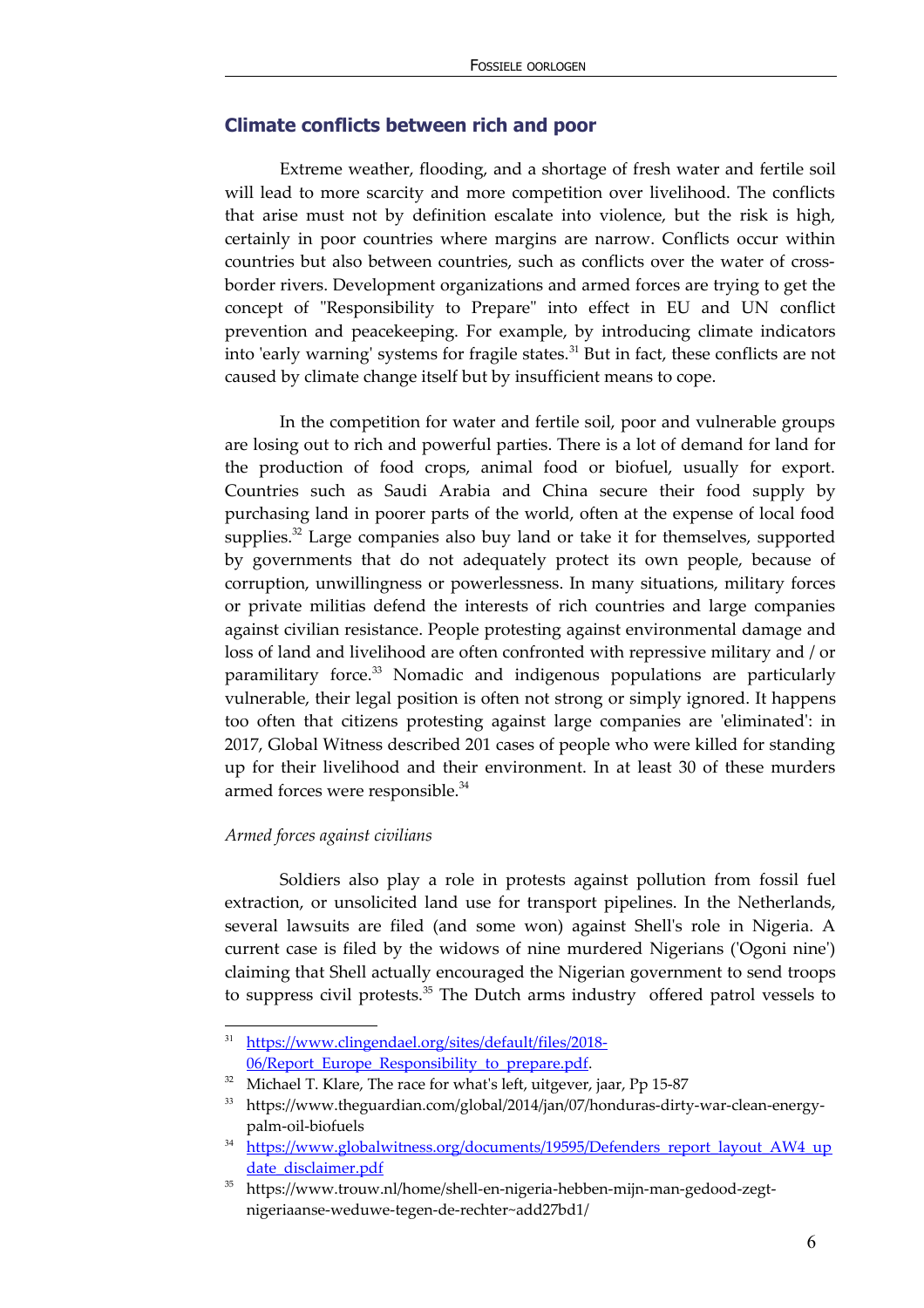the Nigerian army, which can be used for the transport of troops into the areas of unrest.[36](#page-6-0) The Dutch government approved these exports with an explicit reference to Shell's interests in Nigeria. At present, there is an order of a Damen Shipyard Landing Transport Ship also suitable to use in the Ogoni delta. $37$ 

In the United States, protesters meet an increasingly heavily armed and militarily trained police.<sup>[38](#page-6-2)</sup> The Trump government has declared unlimited extraction of fossil fuel a matter of National Security.<sup>[39](#page-6-3)</sup> Demonstrations against the construction of the Dakota Access oil pipeline through native territory were confronted with private security firms that previously worked for the US army in Iraq and Afghanistan.<sup>[40](#page-6-4)</sup>

#### **Military strategies adapt**

That US President Trump removed climate change as a risk factor from the US National Security Strategy<sup>[41](#page-6-5)</sup> indicates friction between the White House and the Pentagon. Because the US armed forces do suffer from extreme weather due to climate change. For example, during Hurricane Florence in 2018, thirty American navy ships had to flee their harbour on the east coast to prevent them from being smashed. California forest fires, caused by extreme drought and heat, caused emergency evacuations of army training camps.

In response the US Congress asked for a report on the effects of climate change for the US armed forces.<sup>[42](#page-6-6)</sup> Military climate adaptation varies from reinforcing naval ports to floating plates under army camps on the melting permafrost in Alaska. The most vulnerable are the strategically crucial bases on Pacific islands ("closer to Pyongyang than to Washington"), threatened by increasing hurricanes and a shortage of fresh water.<sup>[43](#page-6-7)</sup>

#### *European strategies*

In European countries climate change is part of military strategic planning. The EU Common Global Security Strategy<sup>[44](#page-6-8)</sup> already mentioned climate change as a threat to the Union's security and stability in 2003, however without drawing any conclusions. French Defense and National Security Strategic Review 2017 describes climate change as a growing security risk for the French semi-colonies in the Sahel (Niger, Mali, Mauretania, Chad), for Southeast

<span id="page-6-0"></span><sup>&</sup>lt;sup>36</sup> http://www.stopwapenhandel.org/publicaties/2010/springstoffeb

<span id="page-6-1"></span><sup>&</sup>lt;sup>37</sup> Damen to help Nigerian military to transport troops and weapons in Delta http://www.stopwapenhandel.org/node/2350

<span id="page-6-2"></span><sup>38</sup> https://www.theguardian.com/us-news/2015/sep/14/police-military-weapons-urbanshield-expo

<span id="page-6-3"></span><sup>&</sup>lt;sup>39</sup> https://www.theguardian.com/us-news/2015/sep/14/police-military-weapons-urbanshield-expo

<span id="page-6-4"></span><sup>40</sup> [https://theintercept.com/2017/05/27/leaked-documents-reveal-security-firms](https://theintercept.com/2017/05/27/leaked-documents-reveal-security-firms-counterterrorism-tactics-at-standing-rock-to-defeat-pipeline-insurgencies/)[counterterrorism-tactics-at-standing-rock-to-defeat-pipeline-insurgencies/](https://theintercept.com/2017/05/27/leaked-documents-reveal-security-firms-counterterrorism-tactics-at-standing-rock-to-defeat-pipeline-insurgencies/)

<span id="page-6-5"></span><sup>41</sup> [https://www.theguardian.com/us-news/2017/dec/18/trump-drop-climate-change](https://www.theguardian.com/us-news/2017/dec/18/trump-drop-climate-change-national-security-strategy)  [national-security-strategy](https://www.theguardian.com/us-news/2017/dec/18/trump-drop-climate-change-national-security-strategy)

<span id="page-6-6"></span><sup>&</sup>lt;sup>42</sup> Report on Effects of a Changing Climate to the Department of Defense https://www.documentcloud.org/documents/5689153-DoD-Final-Climate-Report.html

<span id="page-6-7"></span><sup>43</sup> <https://joop.bnnvara.nl/opinies/wie-beschermt-het-drinkwater-van-het-eiland-guam>

<span id="page-6-8"></span><sup>&</sup>lt;sup>44</sup> [https://europa.eu/globalstrategy/sites/globalstrategy/files/pages/files/eugs\\_review\\_web\\_13.pdf](https://europa.eu/globalstrategy/sites/globalstrategy/files/pages/files/eugs_review_web_13.pdf)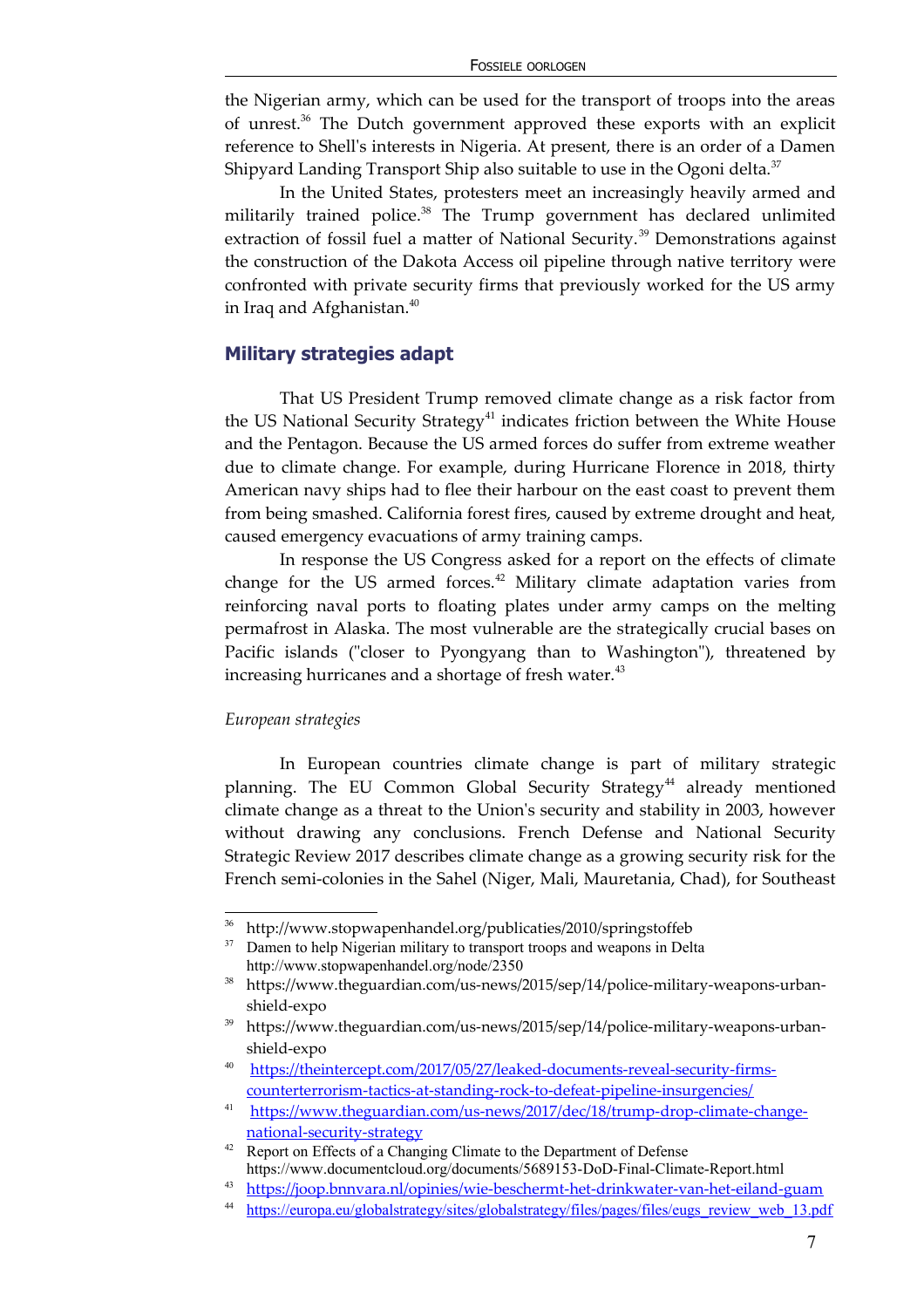Asia (Bangladesh and Pakistan) and for the Pacific Islands, including French Polynesia, former test site of French atomic bombs.<sup>[45](#page-7-0)</sup>

At a 2019 informal meeting of European defense ministers, climate security was on the agenda alongside cyber security, new defense technologies and European defense cooperation.<sup>[46](#page-7-1)</sup> Ministers try to find solutions to climate threats in technologies such as Artificial Intelligence, solutions undoubtedly promoted by the arms industry who would not object to profit from 'green' research funding. They also propose strengthening 'climate diplomacy' through the European Defense Agency (EDA) and the European External Action Service (EEAS). In particular with regard to the EDA this is inconceivable as the agency is meant to support European armaments and the arms industry.<sup>[47](#page-7-2)</sup> 'Climate security' seems here to be primarily an opportunity to argue for more military technology and European military cooperation.

In the Dutch Defense Memorandum 2018 the word climate change does not occur, but there are concerns about 'natural disasters in the Caribbean' and the 'unstable security situation and conflict in the ring around Europe: the Middle East, North Africa and parts of sub-Saharan Africa and West Africa.<sup>'[48](#page-7-3)</sup> The focus seems to be not primarily on the areas that are most threatened, but on the areas that can pose a problem for Europe.

#### **Military forces and disaster relief**

While climate disasters will occur more frequently, armed forces come into view as rescue and disaster relief organisation. They are flexible, mobile and can quickly provide people and materials. The reflex to send soldiers to a disaster might partly stems from the time of conscript armies, when the armed forces had a huge resource of immediately deployable young men at their disposal. Some US military warn for shortfalls for international military operations if US soldiers have to fight national disasters such as fires and floods.

The Dutch navy is already standby in the Caribbean from June 1 to December 1 for "providing humanitarian aid or maintaining public order after disasters or accidents, such as hurricane passages."[49](#page-7-4) When Hurricane Irma hit Sint Maarten in 2017, the island's government approached the Dutch navy for help with law enforcement. Dutch media suggestively reported about possible lootingprevented by the marines  $50$  while some islanders wondered why their own emergency services and police were not adequately equipped. It is not

<span id="page-7-0"></span><sup>45</sup> https://www.defense.gouv.fr/content/download/539178/9257163/file/Plaquette-DefClim-2018.pdf

<span id="page-7-1"></span><sup>46</sup> EU defence ministers to discuss the future of defence cooperation in Helsinki. EU2019 press release.https://eu2019.fi/artikkeli/-/asset\_publisher/eu-n-puolustusministerit-keskustelevathelsingissa-puolustusyhteistyon-tulevaisuudesta?

<span id="page-7-2"></span><sup>101</sup>\_INSTANCE\_YCurs8qvI1NM\_languageId=en\_US

<sup>47</sup> https://www.euractiv.com/section/climate-environment/opinion/an-eu-agenda-for-climatesecurity/

<span id="page-7-3"></span><sup>48</sup> Defensienota 2018 https://www.defensie.nl/binaries/defensie/documenten/beleidsnotas/2018/03/26/defensienota-2018/210318+Defensienota+definitief.pdf

<span id="page-7-4"></span><sup>49</sup> <https://www.defensie.nl/onderwerpen/taken-in-nederland/caribisch-gebied>

<span id="page-7-5"></span><sup>50</sup> https://joop.bnnvara.nl/nieuws/meer-dan-helft-nos-berichtgeving-sint-maarten-gaatover-plunderingen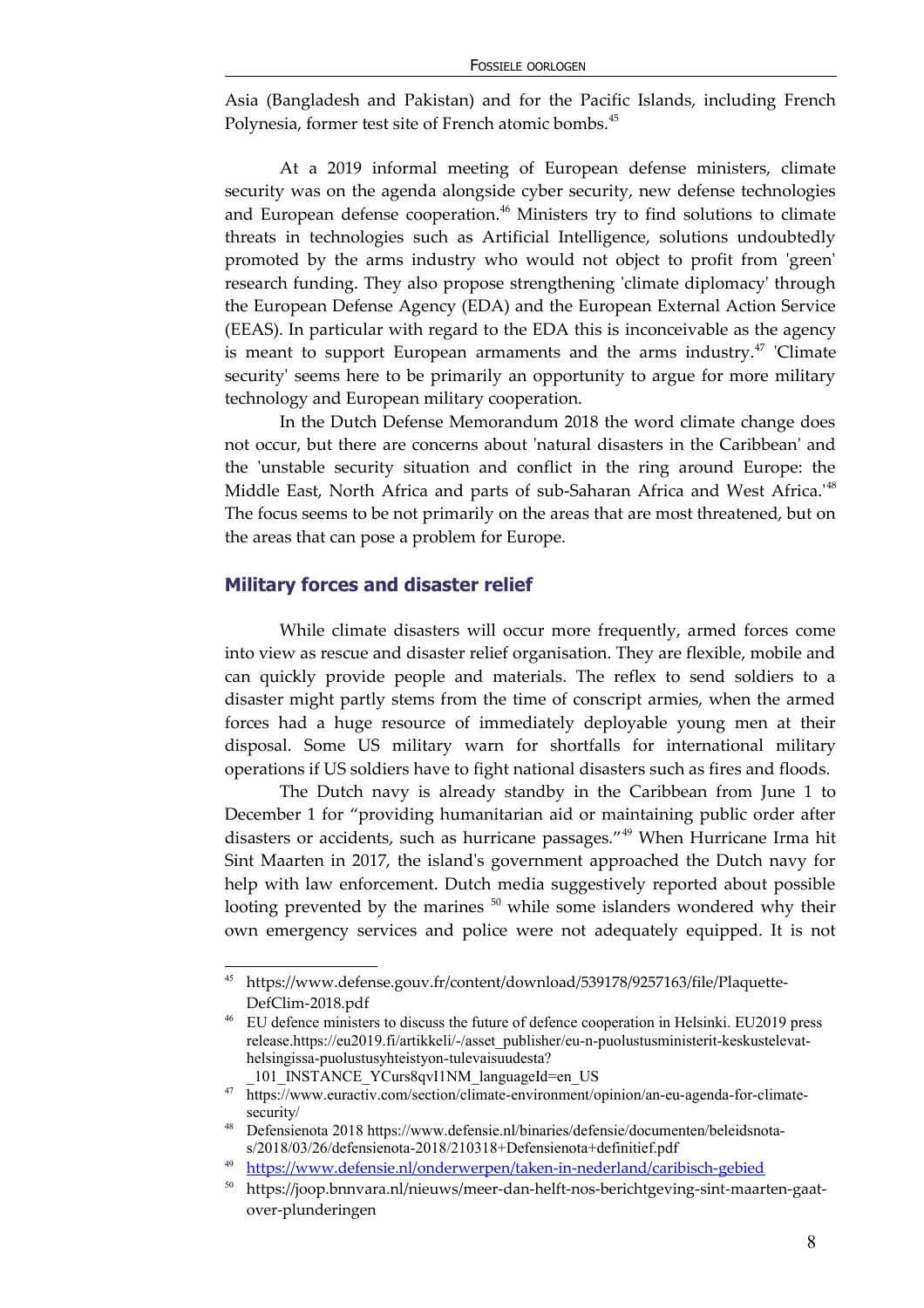without risk to task military with relief. Civilian aid workers and law enforcement officers are specially equipped and trained to work with civilians, while soldiers are primarily equipped and trained for war situations. In 2019 Dutch soldiers provided assistance at the Bahamas. Amphibious transport ship Johan de Witt and two support ships could be on the spot quickly because they were already in the area for a disaster training exercise held every four years. One may wonder how efficient - and climate-efficient - it is when people and equipment should have to be transported all the way from Europe to the Caribbean.

#### *Suitable logistics*

Caribbean storms intensify due to climate change.<sup>[51](#page-8-0)</sup> Jamie Shea, former NATO Deputy Assistant Secretary-General for Emerging Security Challenges, urges European armed forces (French, British and Dutch) to purchase more resources for disaster relief in their former Caribbean colonies, to prevent that military deployment at disasters goes at the expense of military deployment for war.<sup>[52](#page-8-1)</sup> Investing in civilian resources and local emergency shelters is probably more efficient. Dutch logistical support ship Karel Doorman brought bulldozers, excavators and school furniture to Sint Maarten in 2017 and earlier played a role in providing assistance to the African west coast affected by Ebola. However, the ship is equipped with, among other things, cannons and a landing deck for combat helicopters. It is intended and developed for support during military operations. With a civilian ship, other priorities would have been set, with a different price tag. Europe however is planning to develop more military relief capacity. The European Intervention Initiative (EI2) of the French president Macron, in which the Netherlands also participates, aims at more cooperation between armed forces notably, among other things, relief operations in the Caribbean.<sup>[53](#page-8-2)</sup>

#### **Armed forces go green**

"The Dutch armed forces want to be less dependent on fossil fuels in the future through the use of hybrid systems, biofuels, electrical systems and through their own energy generation. A test base has been built specifically for this purpose, which tests the latest technologies in a military environment" said the Dutch minister of Defense Bijleveld.<sup>[54](#page-8-3)</sup> 'Greening' military bases is international military policy which has nothing to do with climate policy. Long supply lines are vulnerable and cost a lot of money and human lives. For military bases in Afghanistan fuel trucks had to drive thousands of kilometers from Pakistan via very dangerous and hard to secure roads. Energy

<span id="page-8-0"></span><sup>&</sup>lt;sup>51</sup> Stormclouds and solutions: Climate change in the Caribbean https://www.clingendael.org/sites/default/files/2019- 02/PB\_PSI\_Stormclouds\_and\_Solutions.pdf

<span id="page-8-1"></span><sup>52</sup> https://climateandsecurity.org/2019/06/03/the-climate-and-security-podcast-episode-15-withjamie-shea/#more-17489

<span id="page-8-2"></span><sup>53</sup> https://www.europa-nu.nl/id/vl2268zm7kyd/nieuws/ministers\_van\_defensie\_bespreken\_het? ctx=vh6ukzb3nnt0

<span id="page-8-3"></span><sup>54</sup> https://www.defensie.nl/actueel/nieuws/2019/08/29/eu-defensieministers-praten-in-helsinkiover-klimaat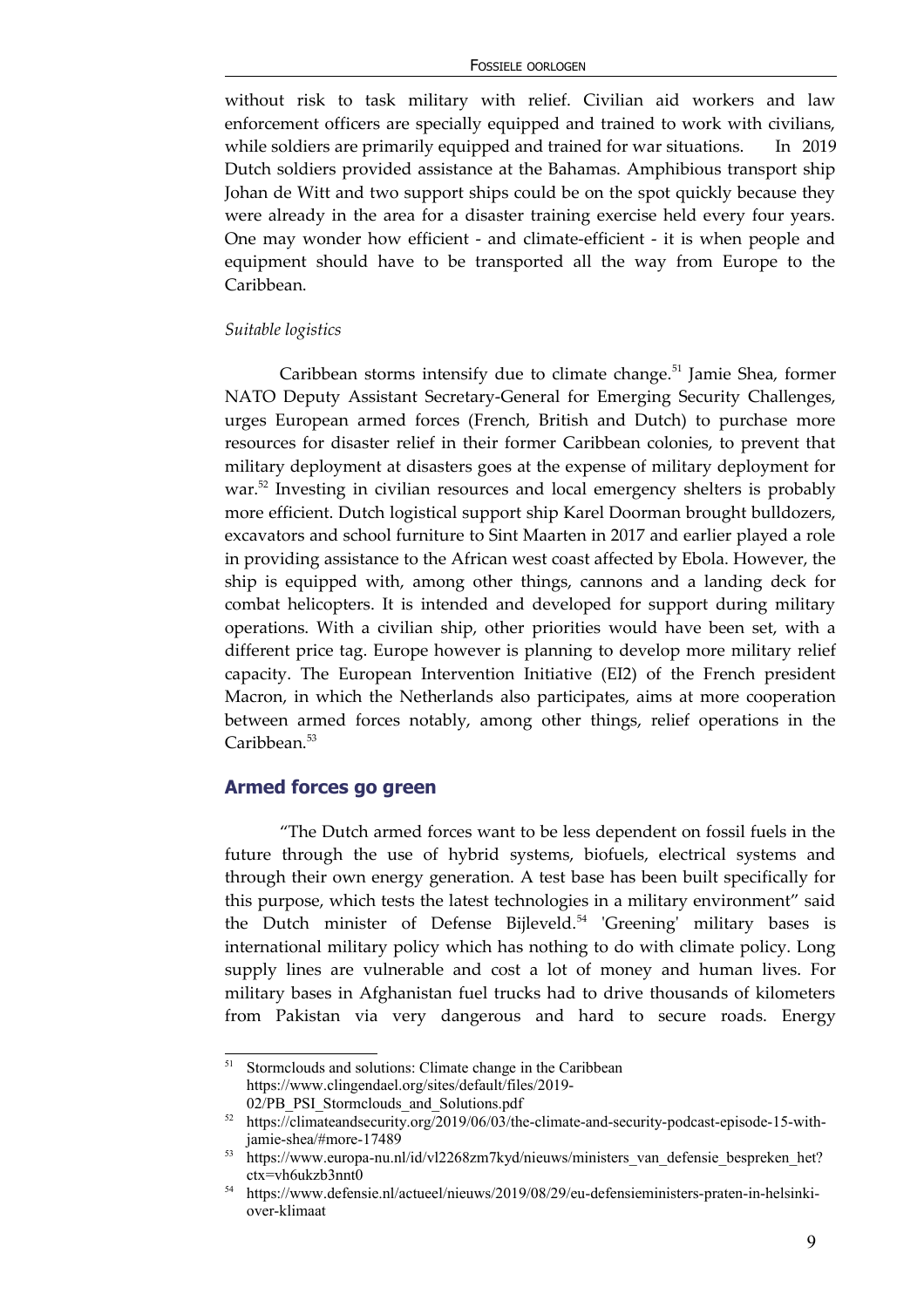independence is a strategic interest.<sup>[55](#page-9-0)</sup> Large innovation subsidies are used to develop renewable technologies for military applications, for which there is no budget in the unsubsidized civilian market.<sup>[56](#page-9-1)</sup> These technologies are not necessarily the most sustainable. Optimal energy independence is another objective than minimizing climate impact.

#### *Military emissions*

Armed forces are large consumers of fossil fuel and therfor large emitters of CO2. Especially the expeditionary military force of NATO countries, which is equipped to be deployed worldwide and has all kinds of heavy systems to drive, sail or fly to a theatre of war anywhere on the globe. The United States armed force is the largest institutional energy consumer in the world; the US Navy uses around 5 billion liters of fuel per year, the Air Force 9 billion. The Paris climate agreement does not include targets for the military sector. It is up to governments if they want to assign a reduction target to their armed forces. The Dutch armed forces have recently pushed their initial reduction target for 2030 forward to 2050. Which makes sense, because there is no known clean fuel technology for the military's heavy equipment. Experiments with F-16's flying  $5%$  on biofuel based on frying fat<sup> $57$ </sup> were successful but short-lived because there is not enough biofule available and it is too expensive.

<span id="page-9-0"></span><sup>55</sup> [https://www.forces.net/technology/frontline-tech-how-militaries-are-going-green](https://www.forces.net/technology/frontline-tech-how-militaries-are-going-green-and-cutting-costs)[and-cutting-costs](https://www.forces.net/technology/frontline-tech-how-militaries-are-going-green-and-cutting-costs)

<span id="page-9-1"></span><sup>56</sup> [https://www.nrdc.org/experts/christian-stirling-haig/budget-deal-could-fuel](https://www.nrdc.org/experts/christian-stirling-haig/budget-deal-could-fuel-pentagon-green-energy-blitz)[pentagon-green-energy-blitz](https://www.nrdc.org/experts/christian-stirling-haig/budget-deal-could-fuel-pentagon-green-energy-blitz)

<span id="page-9-2"></span><sup>57</sup> [https://www.defensie.nl/actueel/nieuws/2019/01/16/f-16%E2%80%99s-op](https://www.defensie.nl/actueel/nieuws/2019/01/16/f-16%E2%80%99s-op-biobrandstof)[biobrandstof](https://www.defensie.nl/actueel/nieuws/2019/01/16/f-16%E2%80%99s-op-biobrandstof)